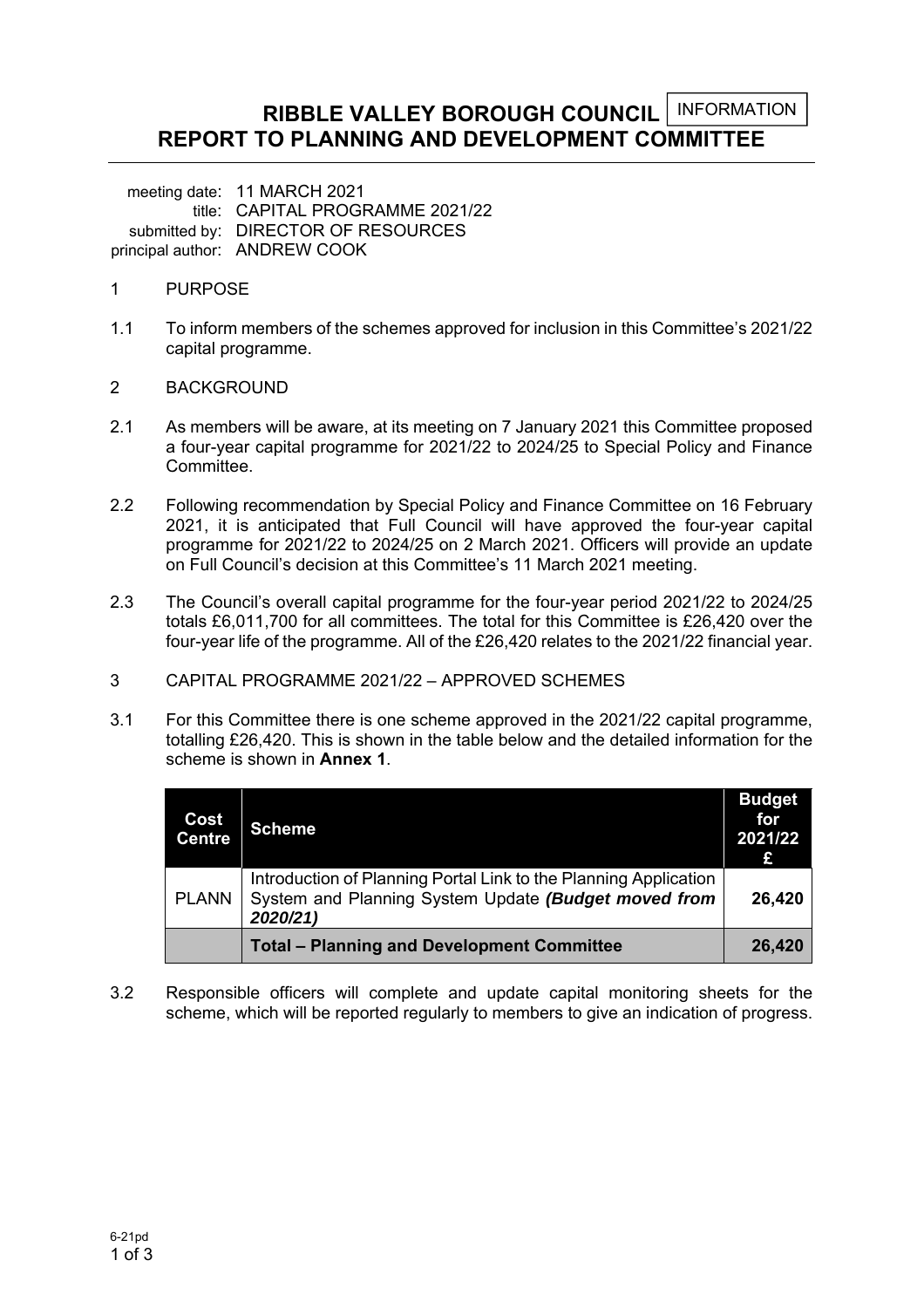### 4 CONCLUSION

4.1 This Committee has an approved 2021/22 capital programme of £26,420 for one scheme.

SENIOR ACCOUNTANT DIRECTOR OF RESOURCES

PD6-21/AC/AC 26 February 2021

For further background information please ask for Andrew Cook BACKGROUND PAPERS – None